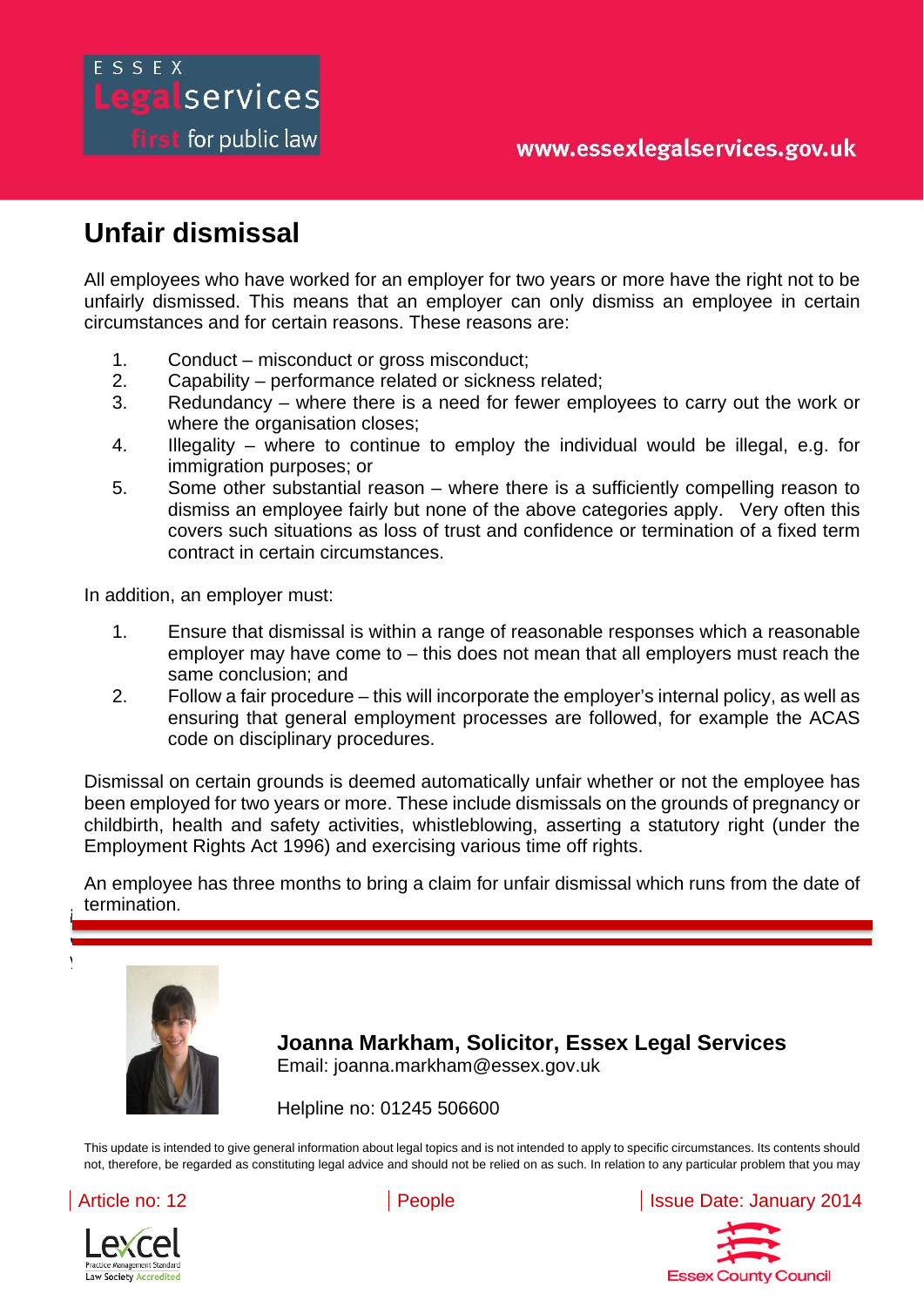# **Unforeseen circumstances in contracts**

ESSEX

Legalservices

**first** for public law

How do contracts deal with the impact of an "Act of God"? The legal term is "*force majeure*" and it is used in contracts to protect the parties in the event that some or all of a contract cannot be performed due to circumstances that are outside the control of the parties and so which, consequently, could not be reasonably avoided.

Inclement weather is often a frequent cause of force majeure. For example, if a school is closed due to snow, the contractor may be prevented from delivering its goods or services because the school is closed, but may still want to be paid and may even claim for additional alleged losses that it has suffered. Force majeure could also include pandemic situations such as swine flu or a foot and mouth outbreak. With the exception of construction contracts, force majeure is usually not specifically provided for in many routine contractual arrangements.

If a force majeure situation arises, your first port of call, of course, will be the terms of the contract between the parties. However, if the contract is silent on the point, or if there is no written contract, you will have to look at the commercial deal structure that underpins the arrangement. If the agreement is volume based, such as a catering contract, where the contractor is paid per meal delivered, then if no meals are delivered then usually no payment will be due. However, if the contract is a fixed service contract, perhaps a cleaning contract where the contractor is paid a flat rate against a fixed specification, then it is more likely that a school will not be entitled to withhold fees for days when the cleaning was not performed.

able to provide a receipt to show he has actually paid the sum and that his loss therefore is real. You should always, however, resist any claim by a contractor that you should reimburse them for losses over and above the contract price unless the loss claimed is a loss arising out of some special or unusual circumstance which you were aware of at the time you entered into the contract and the contractor cannot avoid that loss. An example might be where your landscaping contractor puts you on notice that to do your job he has to hire specialised equipment; but even then before agreeing to pay out, you should check firstly that the contractor is liable for the full amount claimed (and not just a lost deposit, for example) and secondly, that the contractor is

is not intended to apply to specific circumstances. Its contents should not, therefore, be regarded as



**Sophie Kavanagh, Solicitor, Essex Legal Services**  Email: sophie.kavanagh@essex.gov.uk

Helpline no: 01245 506600

This update is intended to give general information about legal topics and is not intended to apply to specific circumstances. Its contents should not, therefore, be regarded as constituting legal advice and should not be relied on as such. In relation to any particular problem that you may have you are advised to seek specific legal advice.



Article no: 14 **People Issue Date: January 2014** 

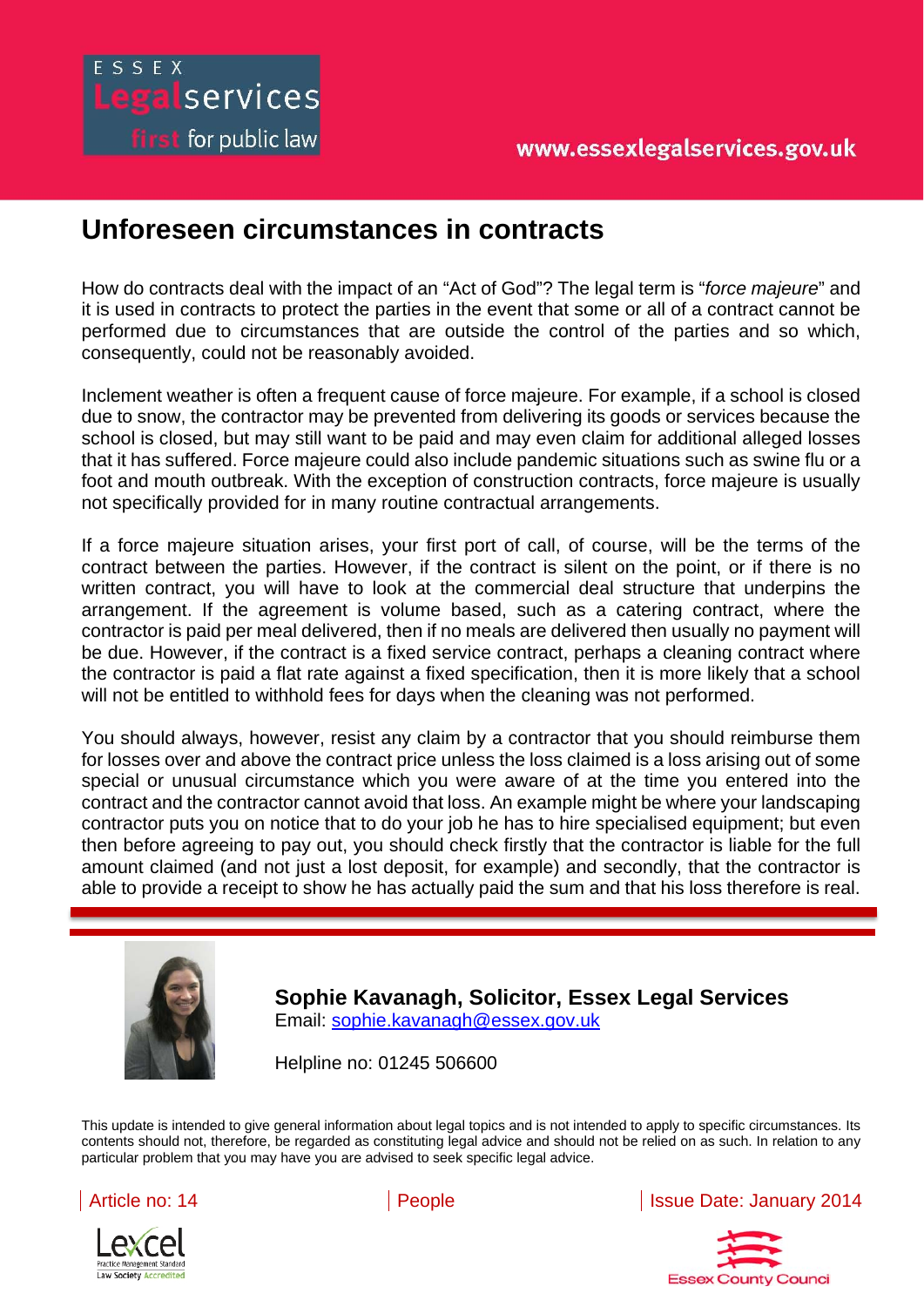## ESSEX Legalservices first for public law

## **Liability for Independent Contractors**

Where a school enters into a contract with an independent contractor (which might be a person, a firm or a company) to provide a service, the school could, in certain circumstances, be liable for the negligent acts of that independent contractor, even if the school was itself not negligent.

A school can be liable if it employs an independent contractor to perform a function which the school has a duty to perform, such as a national curriculum based activity like a swimming lesson or a sports lesson. It does not matter whether the contractor provides the function on school premises or at an alternative venue.

This is brand new law which has arisen from a judgment by the Supreme Court in a case brought against an Essex school. As successive court cases will develop and clarify the law, it is not possible to say with any certainty what activities delegated to an independent contractor a school will be liable, but the law as it currently stands does not include contractors to whom no control over the child has been delegated – for example, bus drivers, or theatres/museums etc. where children might be taken by school staff during school hours (as the school staff retain control over the children in those circumstances).

It is, therefore, extremely important to ensure that any contracts entered into by a school with an independent contractor includes specific requirements to carry insurance which will indemnify the school in the event of negligence on the part of the contractor. All insurance policies should be checked, with assistance from your insurers if necessary, to check sufficient cover is provided.

You should also make checks of the contractor before entering into the contract. These checks go beyond the usual DRB checking and include taking up references and ensuring membership of any relevant statutory bodies e.g. the National Swimming Association.



**Katie Bray, Solicitor, Essex Legal Services**  Email: katie.bray@essex.gov.uk

Helpline no: 01245 506600

intended to give general information about legal topics and

This update is intended to give general information about legal topics and is not intended to apply to specific circumstances. Its contents should not, therefore, be regarded as constituting legal advice and should not be relied on as such. In relation to any particular problem that you may have you are advised to seek specific legal advice.



Law Society Accredited

Article no: 2 **People** Issue Date: January 2014

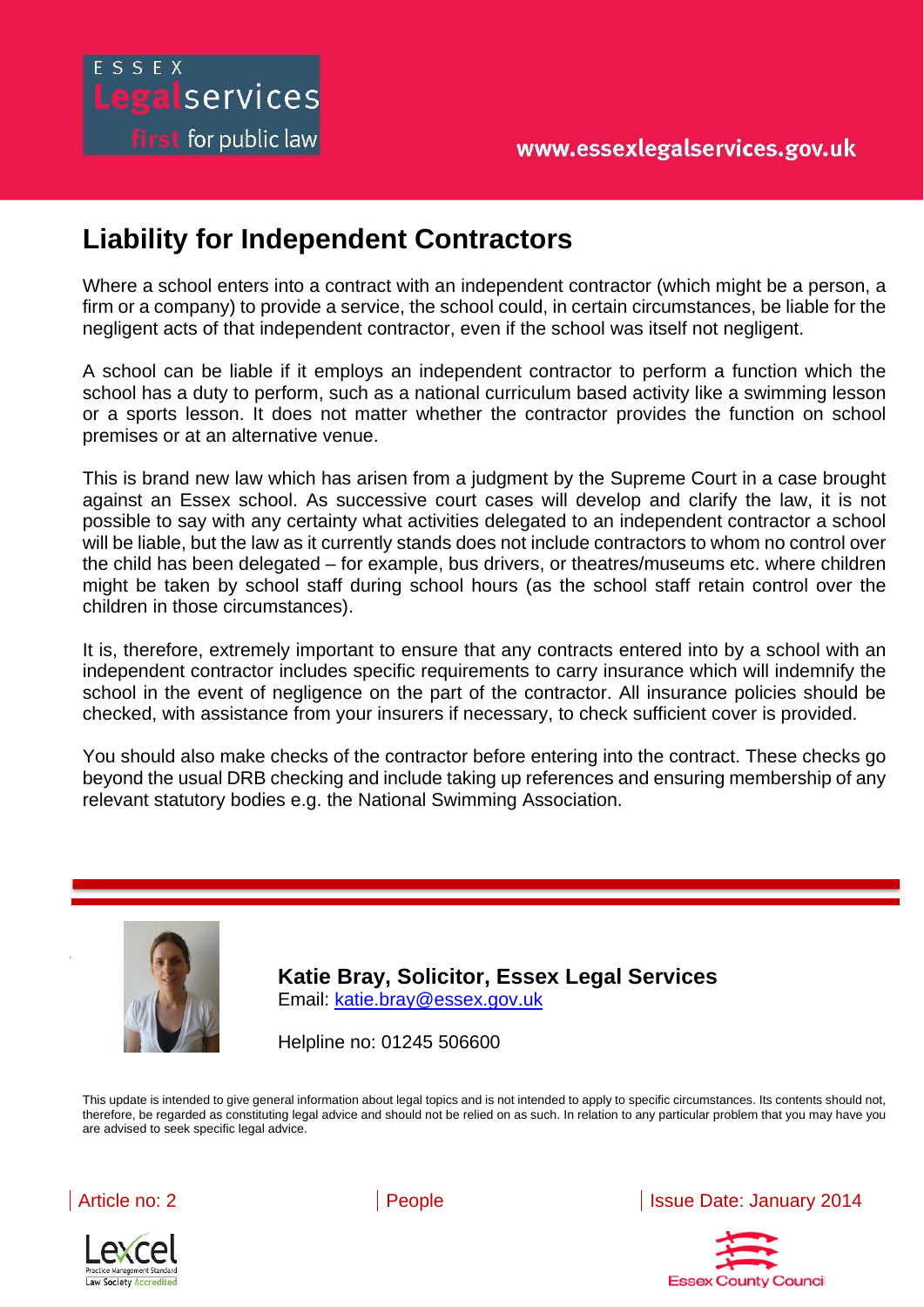## **Thinking of cancelling a contract?**

If you are considering terminating your relationship with a supplier, check the terms of the contract before anything else. Consider:

- 1. When can you give notice to do this? Some contracts will contain the ability to break on a terms' notice, some may provide for a years' notice. A term means a full term. If you serve notice at the beginning of the spring term, then the term that will constitute notice will be the summer term. Therefore your new supplier will be engaged as from the end of the summer holiday.
- 2. Once you have served notice and it has been accepted, start to plan your exit strategy. Have you found a replacement supplier?
- 3. The Transfer of Undertakings (Protection of Employment) Regulations 2006 (TUPE) may apply, if staff that you currently have will transfer from the outgoing supplier to the new supplier, or to you if the contract is brought back in-house. Check the contract with regards to redundancy liabilities. Are they covered, and who pays for them?

When contracting with a new provider, remember:

intended to give general information about legal topics and

1. Keep the contract term short.

egalservices

first for public law

- 2. Clarify the break options.
- 3. Ask the provider to explain whether, and how, he can increase costs. Whilst you may enter into a contract at a defined cost, that cost may change over the life of the contract. That may not be unreasonable in the circumstances, seek clarity as to how and when this will occur.
- 4. Costs can be referred to as "reviewable" or "as advised from time to time." These are at the behest of the supplier, not the school. Therefore you should ask for these to be defined.
- 5. To ask is there a management fee? This can be expressed as such, or hidden in the pricing structure.
- 6. If the pricing of some contracts is dependent on a volume measurement (e.g. school meals) check whether if the volume of meals falls below a set quota, whether the costs can increase. Seek confirmation whether this is the case in your contract, and if so what are the conditions.

In terminating your arrangement with one supplier and engaging with another, it may be possible to negotiate with the outgoing supplier an earlier termination date. This can benefit all the parties involved.



**TAVIS Melissa Kelly, Solicitor, Essex Legal Services** Email: melissa.kelly2@essex.gov.uk

Helpline no: 01245 506600

This update is intended to give general information about legal topics and is not intended to apply to specific circumstances. Its contents should not, therefore, be regarded as constituting legal advice and should not be relied on as such. In relation to any particular problem that you may have you are advised to seek specific legal advice.



actice Management Standard **Law Society Accredite** 

Article no: 3 **People** Intervention Contract Languary 2014

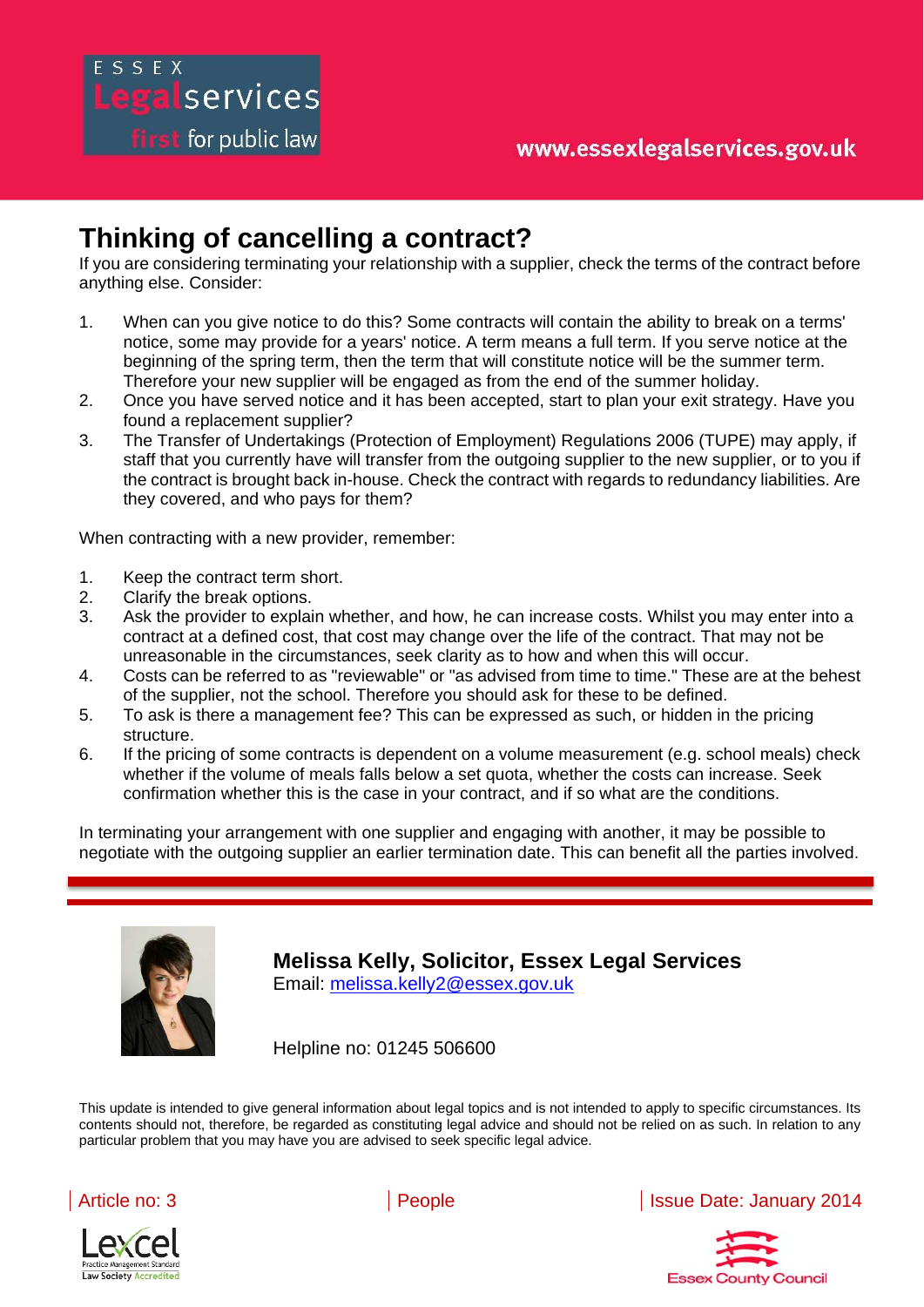## egalservices first for public law

## **The mixed blessing of social media**

Social media lets us to stay in contact with close friends and distant relatives, tell everyone what we think about the latest "Strictly" and share our opinion instantly about anything that we think is important, with a potentially worldwide audience. However over the past few years, every school has experienced the downside. Abusive emails or Facebook posts from parents which target individual teachers; organised Twitter or Facebook campaigns aimed at an entire school or governing body; or a barrage of individual emails from a parent who is upset about how they think that the school has treated them or their child.

If you or the school are at the receiving end of unpleasant posts e mails or tweets there are some things that you can do before you ask for legal advice.

- 1. Do not rely on second hand information about what is being written or posted. Get hold of and keep a hard copy.
- 2. Once you have got that hard copy, think about what to do. Some parents do not understand that everyone can read their tweets or posts, and may agree to remove them. You can ask Facebook to remove posts which breach their policy. If the parent is complaining about the school on eg Facebook suggest that if they have problems with the school, then the complaints procedure is a better way of dealing with them.
- 3. The criminal law applies to tweets, posts and e mails. If you think that the post amounts to criminal behaviour, because it's a credible threat of violence or damage, or amounts to harassment then report it to the police.
- 4. Tweets or posts sometimes attract press attention. If that happens make sure that the school has a clear communications strategy that makes it clear who can speak to the press on behalf of the school, and what is going to be said.
- 5. Offensive tweets, e mails and posts can also be breaches of civil law, for example if they are defamatory or amount to harassment. If you are being affected as an individual speak to your union and your employer, and if necessary take legal advice on how you can be protected.

There will always be a low level of unpleasantness on social media that we now have to learn to tolerate both as organisations and as individuals. However, serious threats or harassment that interfere with the running of the school do not have to be tolerated.



**Emma Thomas, Solicitor, Essex Legal Services**  Email: emma.thomas@essex.gov.uk

Helpline no: 01245 506600

intended to give general information about legal topics and

This update is intended to give general information about legal topics and is not intended to apply to specific circumstances. Its contents should not, therefore, be regarded as constituting legal advice and should not be relied on as such. In relation to any particular problem that you may have you are advised to seek specific legal advice.





Article no: 6 **People I** People **Issue Date: January 2014**